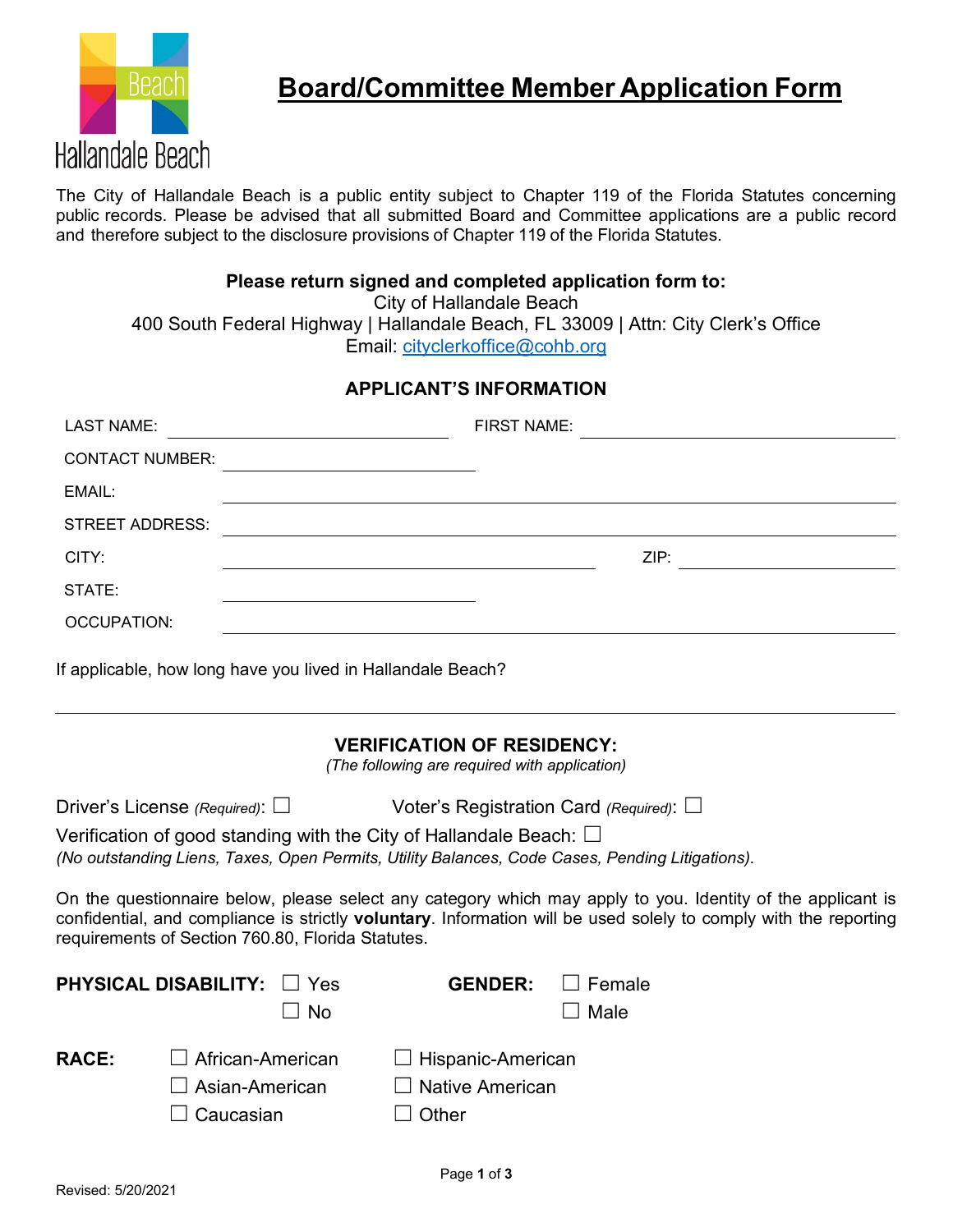**Please choose your first, second, and third choices amongst the following Boards and Committees. If you are interested in only one, this should be indicated.** (*At any given time, board members may not serve on more than one board and one committee or on two boards or on two committees).*

| Committees: | <b>Accessibility Advisory Board</b>               | Parks & Recreation Advisory Board                                   |
|-------------|---------------------------------------------------|---------------------------------------------------------------------|
|             | <b>Beautification Advisory Board</b>              | Planning and Zoning Board*/**                                       |
|             | <b>Beach Preservation Advisory Board</b>          | Police/Fire Pension Board*/**                                       |
|             | <b>Charter Review Committee*</b>                  | Public Transportation, Traffic and<br><b>Parking Advisory Board</b> |
|             | Civil Service Board*                              | Sustainability and Flood Mitigation<br><b>Advisory Board</b>        |
|             | <b>Education Advisory Board*</b>                  | Three Islands Safe Neighborhood<br>Advisory Board*                  |
|             | Golden Isles Safe Neighborhood<br>Advisory Board* | Unsafe Structures Board*/**                                         |
|             | <b>Historic Preservation Board*</b>               |                                                                     |

\*Required Member Qualification.

\*\*Required Statement of Financial Interest (Form 1). The following Board/Committee members are required to disclose their Financial Interest (Form 1) annually: All Board/Committee members are subject to Sunshine Law training.

**Please tell us about yourself (education, profession, personal accomplishments, honors received, hobbies), list your experience relevant to the Board(s)/Committee(s) you are applying for, and provide a brief statement outlining why you wish to serve on the Board(s)/Committee(s) you have selected above.**

| <b>Signature of<br/>Applicant:</b> |             | Date: |
|------------------------------------|-------------|-------|
|                                    |             |       |
|                                    | Page 2 of 3 |       |
| .<br>.                             |             |       |